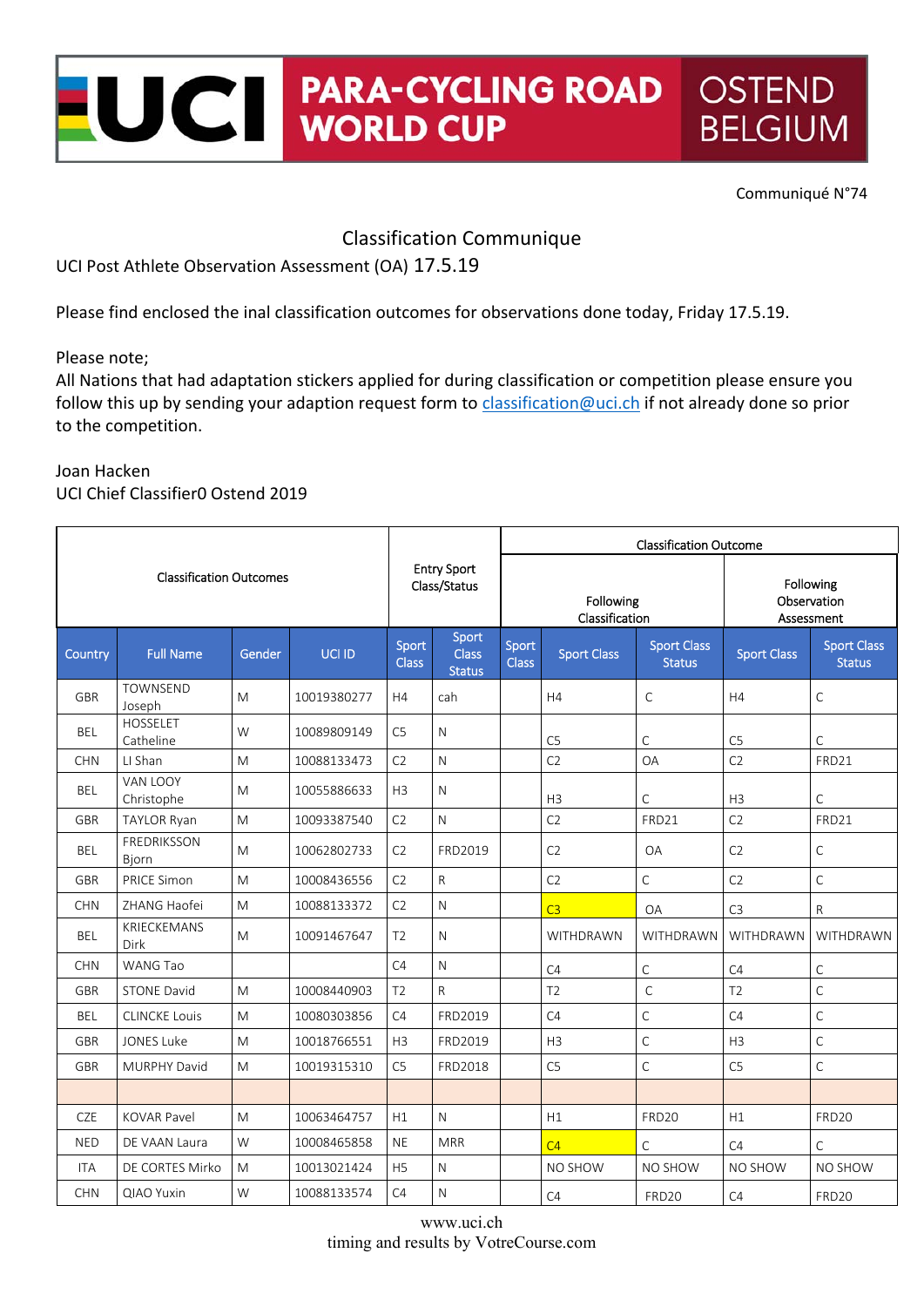## NO CHARA-CYCLING ROAD OSTEND **BELGIUM**

| <b>NED</b> | VAN DEN BROEK<br>Andrea                 | W                                                                                                          | 10093581035       | C2             | $\mathsf{N}$ | C <sub>4</sub> | OA             | C <sub>3</sub> | $\mathsf{R}$      |
|------------|-----------------------------------------|------------------------------------------------------------------------------------------------------------|-------------------|----------------|--------------|----------------|----------------|----------------|-------------------|
| <b>NZL</b> | MCCALLUM<br>Hamish                      | M                                                                                                          | 10082591541       | C <sub>3</sub> | $\mathsf{N}$ | C <sub>3</sub> | FRD20          | C <sub>3</sub> | <b>FRD20</b>      |
| <b>NED</b> | <b>ALBERS Chiel</b>                     | $\mathsf{M}% _{T}=\mathsf{M}_{T}\!\left( a,b\right) ,\ \mathsf{M}_{T}=\mathsf{M}_{T}\!\left( a,b\right) ,$ | 10053197309       | H4             | $\mathsf{N}$ | H4             | $\mathsf C$    | H4             | $\mathsf{C}$      |
| <b>NZL</b> | <b>MEAD Rory</b>                        | M                                                                                                          | 10059646795       | H <sub>2</sub> | FRD2019      | H <sub>2</sub> | <b>OA</b>      | H <sub>2</sub> | $\mathsf C$       |
| <b>NED</b> | <b>HELWEG Melanie</b>                   | W                                                                                                          | 10057470460       | H4             | $\mathsf{R}$ | H4             | OA             | H4             | FRD20             |
| <b>NZL</b> | MALZBENDER<br>Eltje                     | W                                                                                                          | 10022153063       | T <sub>2</sub> | $\mathsf{R}$ | T1             | OA             | T1             | FRD21             |
| <b>RSA</b> | PARKIN Charl                            | ${\sf M}$                                                                                                  | 10089809957       | C1             | ${\sf N}$    | C1             | <b>FRD20</b>   | C1             | FRD <sub>20</sub> |
|            |                                         |                                                                                                            |                   |                |              |                |                |                |                   |
| SUI        | <b>FANKHAUSER Nick</b>                  | M                                                                                                          | 10055482566       | H <sub>3</sub> | $\mathsf{N}$ | H <sub>3</sub> | OA             | H <sub>3</sub> | FRD21             |
| <b>SWE</b> | ÅBERG Martin                            | M                                                                                                          | 10022566426       | T <sub>2</sub> | FRD2019      | T <sub>2</sub> | $\mathsf{C}$   | T <sub>2</sub> | $\mathsf C$       |
| <b>JPN</b> | FUKUI Kazuha                            | M                                                                                                          | 10083071689       | T <sub>2</sub> | N            | T <sub>2</sub> | OA             | T <sub>2</sub> | FRD20             |
| <b>SWE</b> | OHLQVIST Patrik                         | ${\sf M}$                                                                                                  | 10022500243       | H2             | FRD2019      | H <sub>2</sub> | $\mathsf C$    | H2             | $\mathsf C$       |
| POL        | <b>TURONEK</b><br>Slawomir              | M                                                                                                          | 10080166440       | C4             | FRD2019      | NO SHOW        | NO SHOW        | NO SHOW        | NO SHOW           |
| POL        | <b>PYTLAK Dariusz</b>                   | M                                                                                                          | 10061952163       | C4             | FRD2019      | C4             | <b>OA</b>      | C4             | C                 |
| <b>SWE</b> | STAHL Kristoffer                        | M                                                                                                          | 10061786253       | C <sub>2</sub> | FRD2019      | C2             | OA             | C2             | C                 |
| NZL        | <b>SHARP Fraser</b>                     | ${\sf M}$                                                                                                  | 10009655019       | C <sub>3</sub> | <b>MRR</b>   | C <sub>2</sub> | OA             | C <sub>2</sub> | FRD21             |
| <b>SWE</b> | STRANDBERG<br>Daniel                    | M                                                                                                          | 10022568446       | C <sub>3</sub> | FRD2019      | C <sub>3</sub> | OA             | C <sub>3</sub> | С                 |
| <b>NED</b> | Van Den Broek<br>Andrea                 | W                                                                                                          | 10093581035       | C4             | Protest      | C4             | OA             | C <sub>3</sub> | R                 |
|            | Day 2                                   |                                                                                                            |                   |                |              |                |                |                |                   |
| GER        | LAWS Vanessa                            | W                                                                                                          | 10046152479       | C <sub>5</sub> | $\mathsf{N}$ | C <sub>5</sub> | OA             | C <sub>5</sub> | FRD21             |
| FRA        | GAILLARD<br>Christophe                  | M                                                                                                          | 10075745361       | C4             | $\mathsf{N}$ |                | NO SHOW        | NO SHOW        | NO SHOW           |
| <b>GER</b> | NOWKA Katharina                         | W                                                                                                          | 10049991457       | C2             | $\mathsf{N}$ | C <sub>2</sub> | OA             | C2             | FRD21             |
| <b>FRA</b> | AMOSSE<br>Stephane                      | M                                                                                                          | 10024723260       | C5             | $\mathsf{R}$ | <b>NE</b>      | $\overline{C}$ | <b>NE</b>      | $\mathsf C$       |
| <b>GER</b> | PIJAHN Yvonne                           | W                                                                                                          | 10015422879       | H4             | ${\sf N}$    | H3             | OA             | H <sub>3</sub> | FRD21             |
| FRA        | NUNES Mathieu                           | ${\sf M}$                                                                                                  | 10013398310       | H <sub>3</sub> | ${\sf N}$    | H3             | $\mathsf C$    | H3             | $\mathsf C$       |
| <b>KOR</b> | LEE In Jea                              | m                                                                                                          | 100 084 609<br>09 |                | N            | H4             | C              | H4             | $\mathsf{C}$      |
| GER        | DREOCK-KASER<br>Angelika                | W                                                                                                          | 10009920252       | C4             | $\mathsf{R}$ | T2             | OA             | T <sub>2</sub> | FRD21             |
| <b>BRA</b> | DE SOUZA<br>BEZERRA Eduardo<br>Fernando | M                                                                                                          | 10071781293       | H <sub>2</sub> | N            |                | NO SHOW        | NO SHOW        | NO SHOW           |
|            |                                         |                                                                                                            |                   |                |              |                |                |                |                   |
| GER        | RADENZ Roland                           | ${\sf M}$                                                                                                  | 10072544563       | T1             | FRD2019      | T1             | С              | T1             | С                 |
| ITA        | CRETTI Claudia                          | W                                                                                                          | 10091108242       | <b>NE</b>      | R            | C4             | OA             | C4             | $\mathsf{R}$      |
| <b>USA</b> | <b>GAERTNER Travis</b>                  | M                                                                                                          | 10081257284       | H <sub>4</sub> | FRD2019      | H4C            | C              | H4             | C                 |
| <b>USA</b> | <b>KENNEDY Ellie</b>                    | W                                                                                                          | 10077736588       | T <sub>2</sub> | $\mathsf{N}$ | WITHDRAWN      | WITHDRAWN      | WITHDRAWN      | WITHDRAWN         |
| GRE        | SYRMAS<br>Athanasios                    | M                                                                                                          | 10093859103       | H <sub>5</sub> | N            | NO SHOW        | NO SHOW        | NO SHOW        | NO SHOW           |
| ROU        | DOBRICA Ionela<br>Roxana                | W                                                                                                          | 10054247939       | H3             | N            | H3             | OA             | H3             | FRD21             |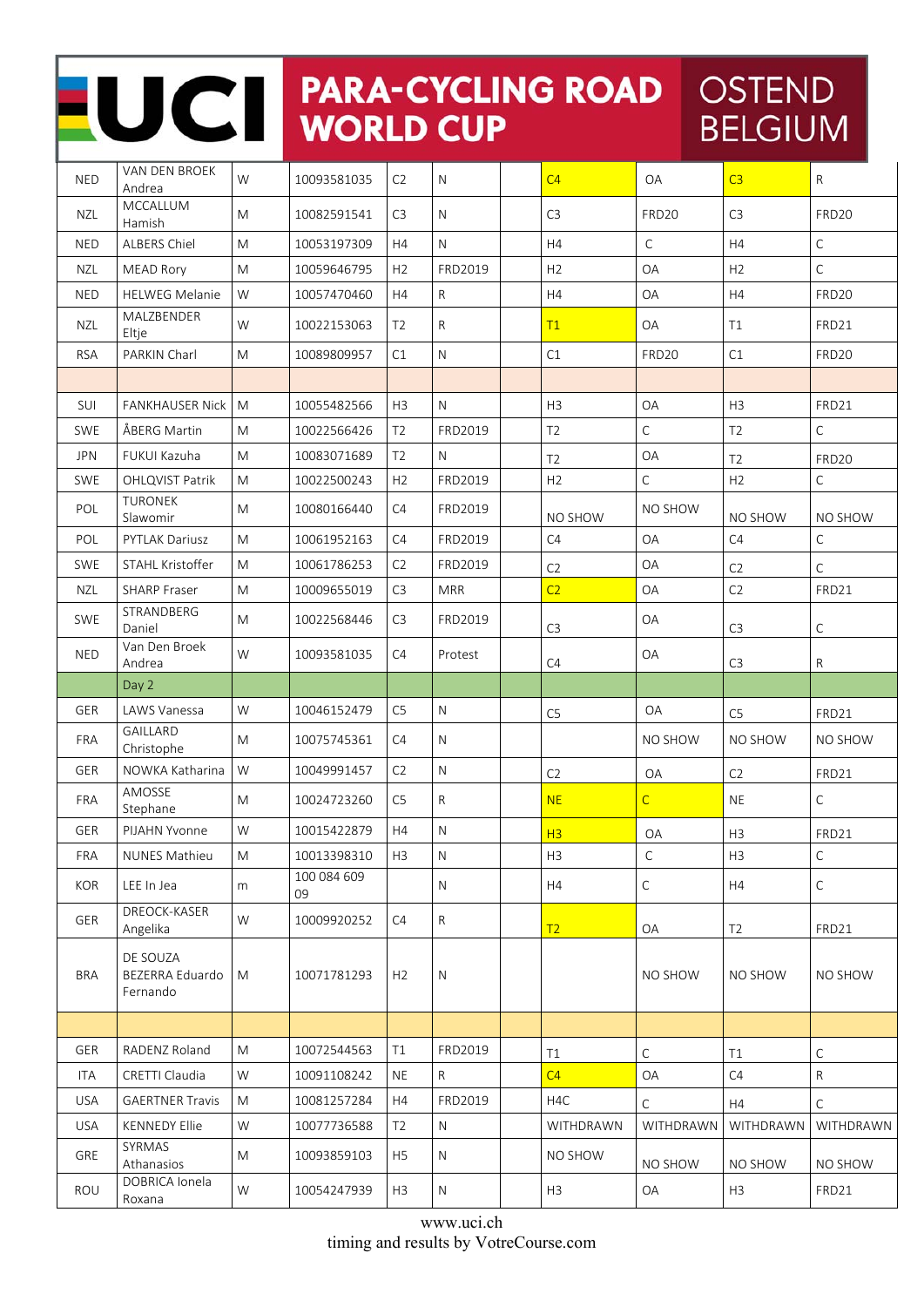## NOCI PARA-CYCLING ROAD OSTEND **BELGIUM**

| <b>USA</b> | SCHUBLE Jennifer                                        | W         | 10006084409 | C <sub>5</sub> | $\mathsf{R}$ | C <sub>5</sub> | C              | C <sub>5</sub> | $\mathsf C$  |
|------------|---------------------------------------------------------|-----------|-------------|----------------|--------------|----------------|----------------|----------------|--------------|
| <b>ITA</b> | <b>BOTTI Andrea</b>                                     | M         | 10015807445 | H4             | $\mathsf{N}$ | H4             | OA             | H4             | FRD20        |
| <b>USA</b> | ROLLMAN Jenna                                           | W         | 10071876576 | H <sub>3</sub> | $\mathsf{N}$ | H <sub>3</sub> | C              | H3             | $\mathsf C$  |
| <b>ITA</b> | <b>BARTOLOTTA</b><br>Dario                              | M         | 10054951995 | H3             | $\mathsf{N}$ | H4             | <b>OA</b>      | H4             | FRD21        |
|            |                                                         |           |             |                |              |                |                |                |              |
| FRA        | <b>BOUZIANI Florian</b>                                 | M         | 10083019755 | C <sub>3</sub> | FRD2019      | C <sub>3</sub> | $\mathsf C$    | C <sub>3</sub> | $\mathsf C$  |
| ESP        | SANCHEZ-<br>MIGALLON<br><b>MARTIN</b><br>Pedro          | M         | 10041807788 | C <sub>3</sub> | $\mathsf{N}$ |                | WITHDRAWN      | WITHDRAWN      | WITHDRAWN    |
| GBR        | VAN GASS Jaco                                           | M         | 10009368867 | C4             | $\mathsf{R}$ | C <sub>3</sub> | OA             | C <sub>3</sub> | $\mathsf C$  |
| COL        | PEREA ARANGO<br>Alejandro                               | M         | 10035333545 | C2             | $\mathsf{R}$ | C <sub>3</sub> | OA             | C <sub>3</sub> | $\mathsf C$  |
| ITA        | <b>LETI Marco</b>                                       | ${\sf M}$ | 10032871664 | H3             | ${\sf N}$    | H4             | OA             | H <sub>3</sub> | $\mathsf C$  |
| AUS        | SCHURMANN<br>Kaitlyn                                    | W         | 10072875575 | C1             | FRD2019      | C1             | С              | C1             | $\mathsf C$  |
| <b>COL</b> | AYALA AYALA<br>Nestor Javier                            | M         | 10008494554 | T <sub>2</sub> | $\mathsf{R}$ | T <sub>2</sub> | С              | T <sub>2</sub> | C            |
| AUS        | <b>JONES Stuart</b>                                     | ${\sf M}$ | 10072878710 | T <sub>2</sub> | FRD2019      | T <sub>2</sub> | OA             | T <sub>2</sub> | $\mathsf C$  |
| AUT        | STADLBAUER<br>Christoph                                 | M         | 10012566433 | H3             | FRD2019      | H <sub>3</sub> | С              | H <sub>3</sub> | $\mathsf C$  |
| AUS        | COOKE Carol                                             | W         | 10008450704 | T <sub>2</sub> | $\mathsf{R}$ | T <sub>2</sub> | $\mathsf C$    | T <sub>2</sub> | $\mathsf C$  |
| <b>BRA</b> | MATUNAGA<br><b>NASCIMENTO</b><br>Adriano                | M         | 10071826864 | T <sub>2</sub> | $\mathsf{N}$ | T <sub>2</sub> | OA             | T <sub>2</sub> | FRD21        |
|            |                                                         |           |             |                |              |                |                |                |              |
| <b>FIN</b> | SEPPALA Janne                                           | M         | 10045876233 | H3             | $\mathsf{N}$ | H3             | OA             | H3             | FRD21        |
| <b>BRA</b> | <b>ALVES BUENO</b><br>Telma Aparecida                   | W         | 10072047843 | C <sub>5</sub> | FRD2019      | C <sub>5</sub> | C              | C <sub>5</sub> | C            |
| COL        | MARULANDA<br><b>GRISALES</b><br>Wilmar                  | M         | 10008496170 | C2             | ${\sf R}$    |                | NO SHOW        | <b>NO SHOW</b> | NO SHOW      |
| <b>ESP</b> | ADANERO<br>ALVAREZ Luis                                 | M         | 10011223587 | H2             | FRD2017      | H <sub>2</sub> | FRD20          | H2             | FRD20        |
| <b>DEN</b> | KOEFOED Lykke                                           | W         | 10066701224 | C4             | FRD2019      | C <sub>3</sub> | FRD20          | C <sub>3</sub> | FRD20        |
| ESP        | ARROYO ABENZA<br>Juan Jose                              | M         | 10058240602 | H4             | $\mathsf{N}$ | H3             | OA             | H <sub>3</sub> | FRD20        |
| CZE        | HINDR Jiri                                              | M         | 10008499810 | T1             | ${\sf R}$    | T1             | $\mathsf{C}$   | T1             | $\mathsf C$  |
| ESP        | GARCIA-<br><b>MARQUINA</b><br>CASCALLANA<br>Luis Miguel | M         | 10011223991 | H3             | FRD2019      | H <sub>3</sub> | OA             | H <sub>3</sub> | <b>FRD20</b> |
| CZE        | DECKY Pavel                                             | ${\sf M}$ | 10008499002 | H3             | ${\sf R}$    | H3             | $\overline{C}$ | H3             | $\mathsf C$  |
| <b>BEL</b> | THOMANNE<br>Thibaud                                     | M         | 10080285365 | C <sub>2</sub> | FRD2019      | C1             | OA             | C1             | FRD20        |
| COL        | MUNOZ MARIN<br>Esneider                                 | M         | 10008496372 | C3             | ${\sf R}$    | C <sub>3</sub> | С              | C3             | $\mathsf C$  |
| COL        | <b>FLORIAN</b><br>VALENCIA<br>Juan Jose                 | M         | 10061605488 | C1             | ${\sf R}$    | C1             | C              | C1             | С            |